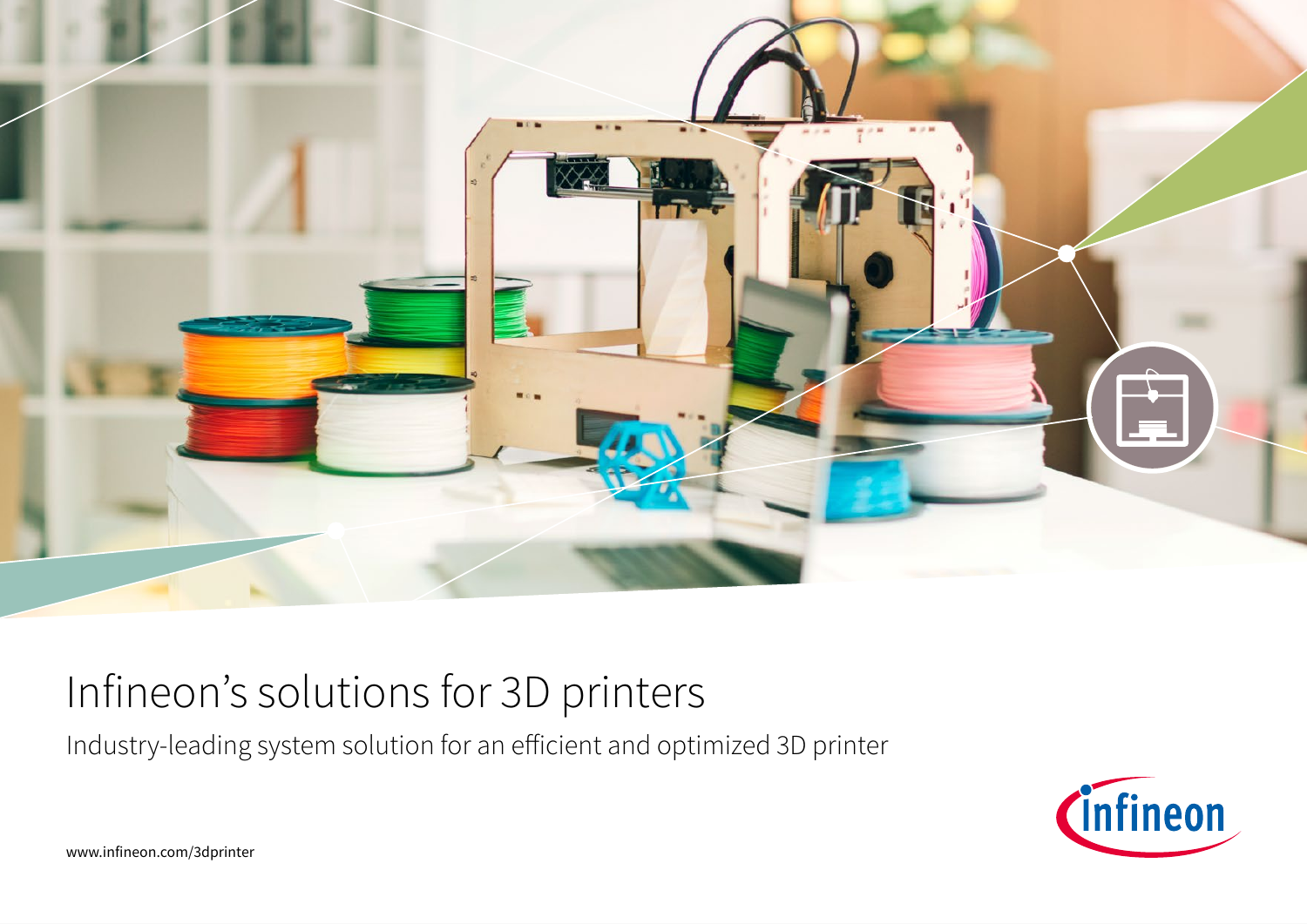# Industry-leading solutions for 3D printer

Today, consumers can create a growing list of objects with nothing more than a digital file and a 3D printer. While the big excitement is understandable, 3D printers continue to face a number of limitations – most notably size and speed – that currently prevent the technology from fully replacing a number of assembly line manufacturing processes.

Moving beyond these limitations, to create winning 3D printing designs, a highly reliable motor control solution with excellent speed control and position detection capabilities is required. Furthermore, the compact power supply must offer top energy efficiency and power density.

## **3D printing solutions from Infineon**

As a leader in power management, we offer benchmark product solutions for your power supply designs, ensuring highest efficiency ratings and higher power density. Our high level of integration of motor control solutions (up to 300 W), for example with µIPM™ or NovalithIC™, allows you to significantly reduce PCB space and to reduce system cost. With our sensor solutions, precise rotor position detection enables more accurate switching points to ensure higher torque in our motor solutions.



| <b>Benefits</b>          | Offer                                                                                                                                                                                                                                                                                                     |
|--------------------------|-----------------------------------------------------------------------------------------------------------------------------------------------------------------------------------------------------------------------------------------------------------------------------------------------------------|
| Motor control            | Our highly reliable product solutions enable energy efficient motor solutions and<br>ensures high precision position control. Moreover, our integrated motor driver solutions<br>provide cost-optimized solutions                                                                                         |
| Power supply             | Using our industry-leading products for your power supply design, you will get the<br>highest energy efficiency based on significantly low conduction and switching losses<br>of our MOSFETs. Consequently, we help to maximize the power density                                                         |
| Security and protection  | By integrating our broad portfolio of security solutions, ORIGA™ and OPTIGA™ families,<br>you can secure your 3D printer model and authenticate printer coils, while not needing<br>to compromise ease-of-use. Enhanced security is provided in order to safeguard your<br>business case and your product |
| Shorter development time | > Your design development can be reduced by 30 percent by using reference designs and<br>the Dave <sup>™</sup> platform for microcontroller programming                                                                                                                                                   |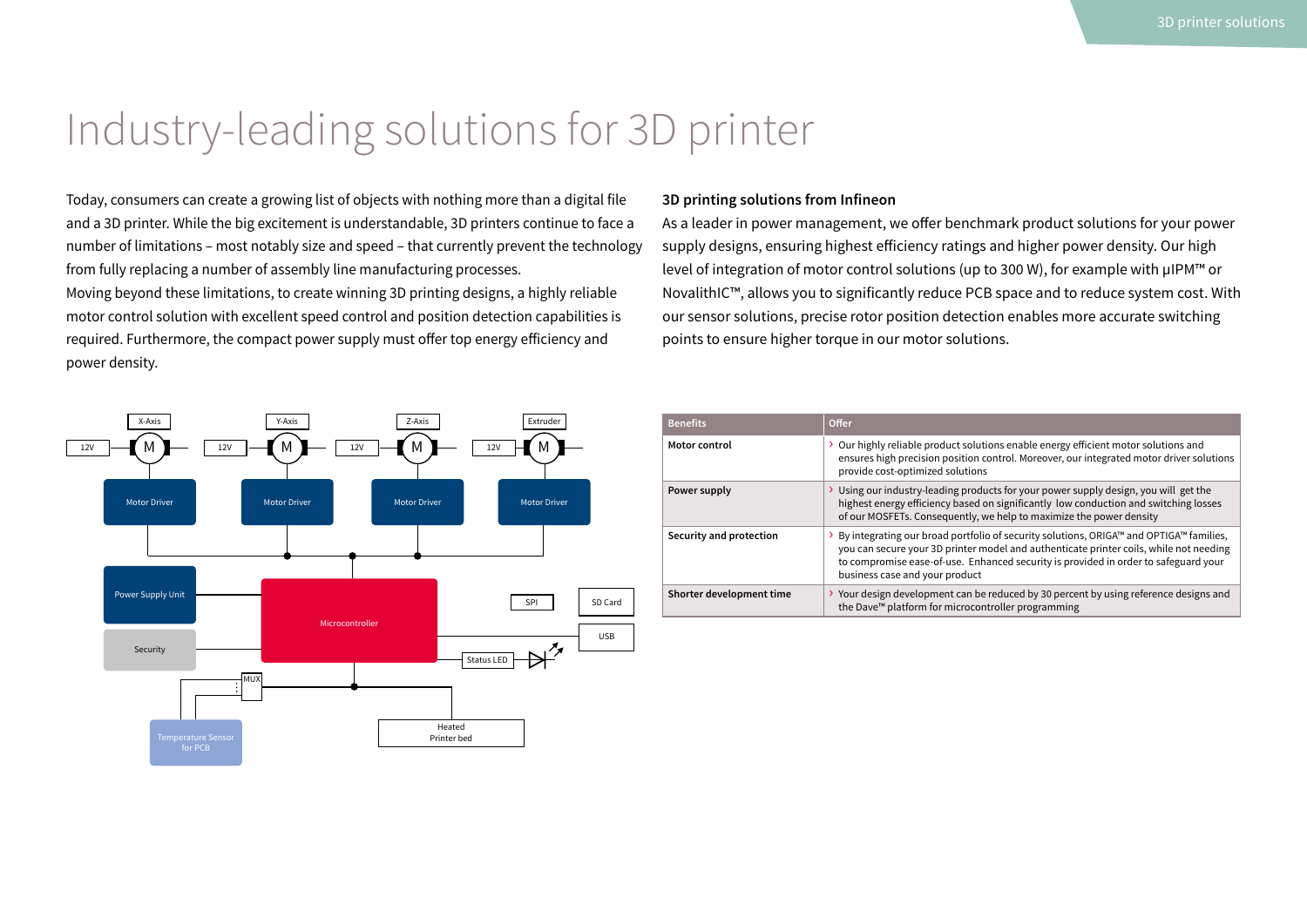# Solutions for 3D printers

| <b>Motor control</b>                                                                        | Security and protection                                                                                |  |  |
|---------------------------------------------------------------------------------------------|--------------------------------------------------------------------------------------------------------|--|--|
| Solutions for more efficient motor solutions and ensuring higher precision position control | Solutions for printer coil authentication and security of data communication and ESD/ surge protection |  |  |
| $\sum$ µIPM <sup>™</sup>                                                                    | ORIGA™                                                                                                 |  |  |
| > NovalithIC™                                                                               | OPTIGA™ Trust E                                                                                        |  |  |
| > Angle Sensor                                                                              | OPTIGA™ TPM                                                                                            |  |  |
| > Hall Switches                                                                             | TVS Diodes (for ESD protection)                                                                        |  |  |
| > XMC1100/XMC4500                                                                           |                                                                                                        |  |  |
| > Industrial Transceiver                                                                    |                                                                                                        |  |  |
| > DC-DC Converter                                                                           |                                                                                                        |  |  |

| Power supply                                                                                                                                                                 |                                                                                                    |                                                                                       |                                                                                                                                                   |  |  |  |
|------------------------------------------------------------------------------------------------------------------------------------------------------------------------------|----------------------------------------------------------------------------------------------------|---------------------------------------------------------------------------------------|---------------------------------------------------------------------------------------------------------------------------------------------------|--|--|--|
| Solutions to enable benchmark energy efficiency and power density across all power stages                                                                                    |                                                                                                    |                                                                                       |                                                                                                                                                   |  |  |  |
| <b>PFC</b> stage                                                                                                                                                             | Main stage                                                                                         | <b>Synchronous rectification</b>                                                      | Point-of-Load                                                                                                                                     |  |  |  |
| > 600 V CoolMOS™ P6/CE<br>> 600 V Co-Pack IGBT with Soft Recovery Diode<br>> 650 V AC-DC CoolSET™ F3<br>> 650 V Rapid Diode 1 and 2<br>> 650 V thinQ!™ Schottky Diodes Gen 5 | 600 V QR/LLC Controller<br>> 800 V CoolMOS™ C3/CE<br>600 V CoolMOS™ P6/CE<br>2EDN/2EDL EiceDRIVER™ | OptiMOS™ 40 V-60 V<br>60 V synchronous rectification MOSFETs<br>2EDN/2EDL EiceDRIVER™ | > SupIRBuck™ single output<br>Point-of-Load Converter<br>$\sum$ DrBlade <sup>TM</sup><br>> DrMOS™ (5x5, 4x4)<br>> Digital Controllers: Primarion™ |  |  |  |

› 2EDN EiceDRIVER™